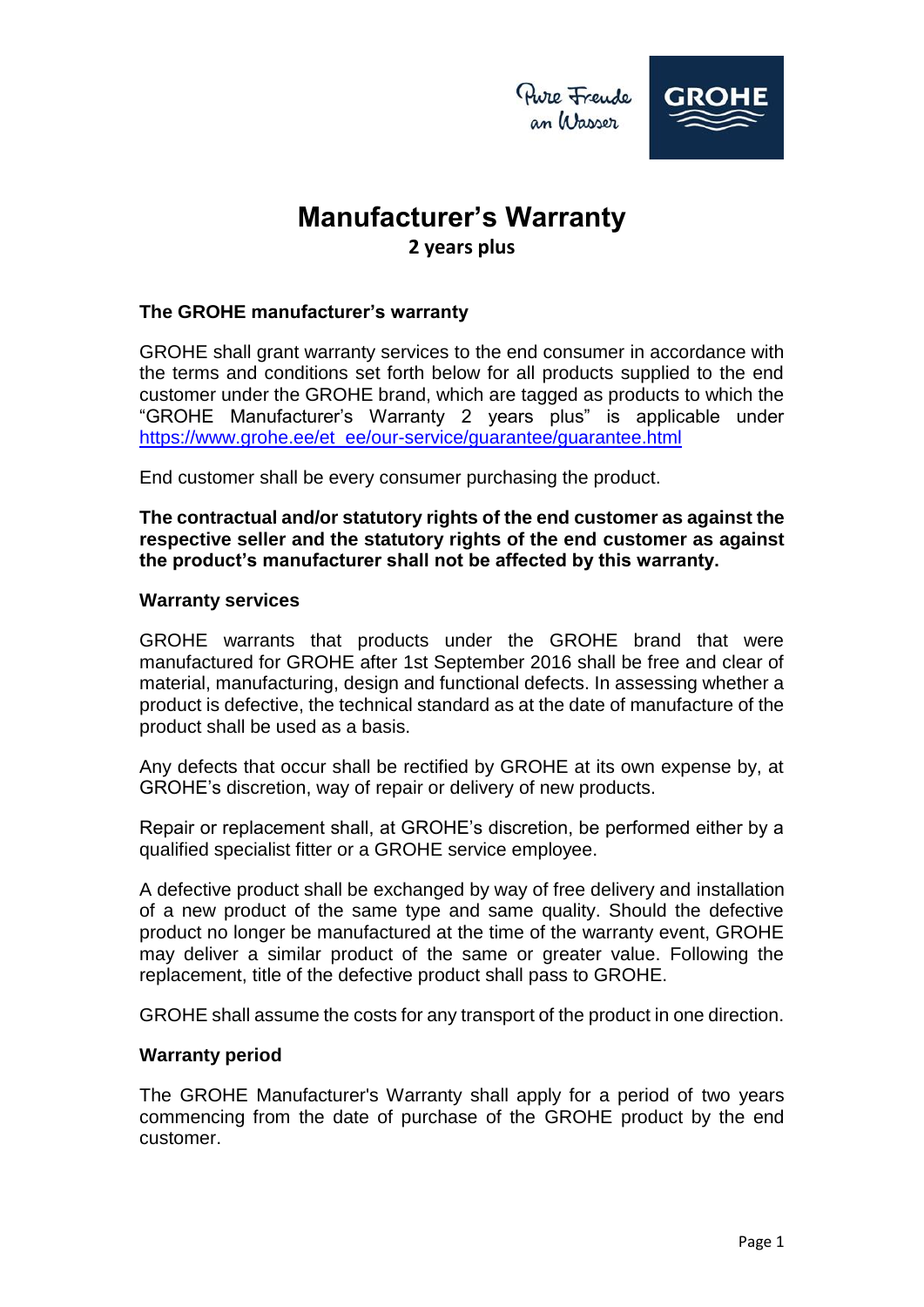

# **Manufacturer's Warranty 2 years plus**

The period of two years may be extended by an additional year to a total warranty period of three years by the end customer by registering on the GROHE website (www.grohe.de). The registration has to be completed within three months after the purchase and is free of charge for the end customer.

The warranty period shall not be extended by any repair work authorised by GROHE or exchange of the product or parts, nor shall it commence to run anew. The same shall apply if these warranty terms and conditions are enclosed with the replacement product.

#### **Warranty prerequisites**

A prerequisite for a warranty claim shall be the submission of the original invoice with the purchase date and must clearly indicate the name and address of the seller and the place of purchase. The end customer is nevertheless entitled to furnish proof of the purchase and the purchase date by other means.

Moreover, claims under this warranty shall only be given if the product is properly installed, mounted and operated. The installation and operational instructions as well as the technical data sheet issued by GROHE always have, even during the installation, to be observed. This shall apply irrespective of whether installation is performed by a qualified specialist fitter or whether the end customer installs and mounts the product on its own.

In order to claim the GROHE Manufacturer's Warranty the product must be duly and properly cleaned and cared for in accordance with the GROHE care instructions and is operated in accordance with the operational instructions.

The technical product information, the technical data sheets and the GROHE care instructions may be found in the sales packaging and on the GROHE website (www.grohe.ee). In the event of questions concerning maintenance and care, employees of GROHE's service organisation will be happy to assist and can be contacted on +372 661 6354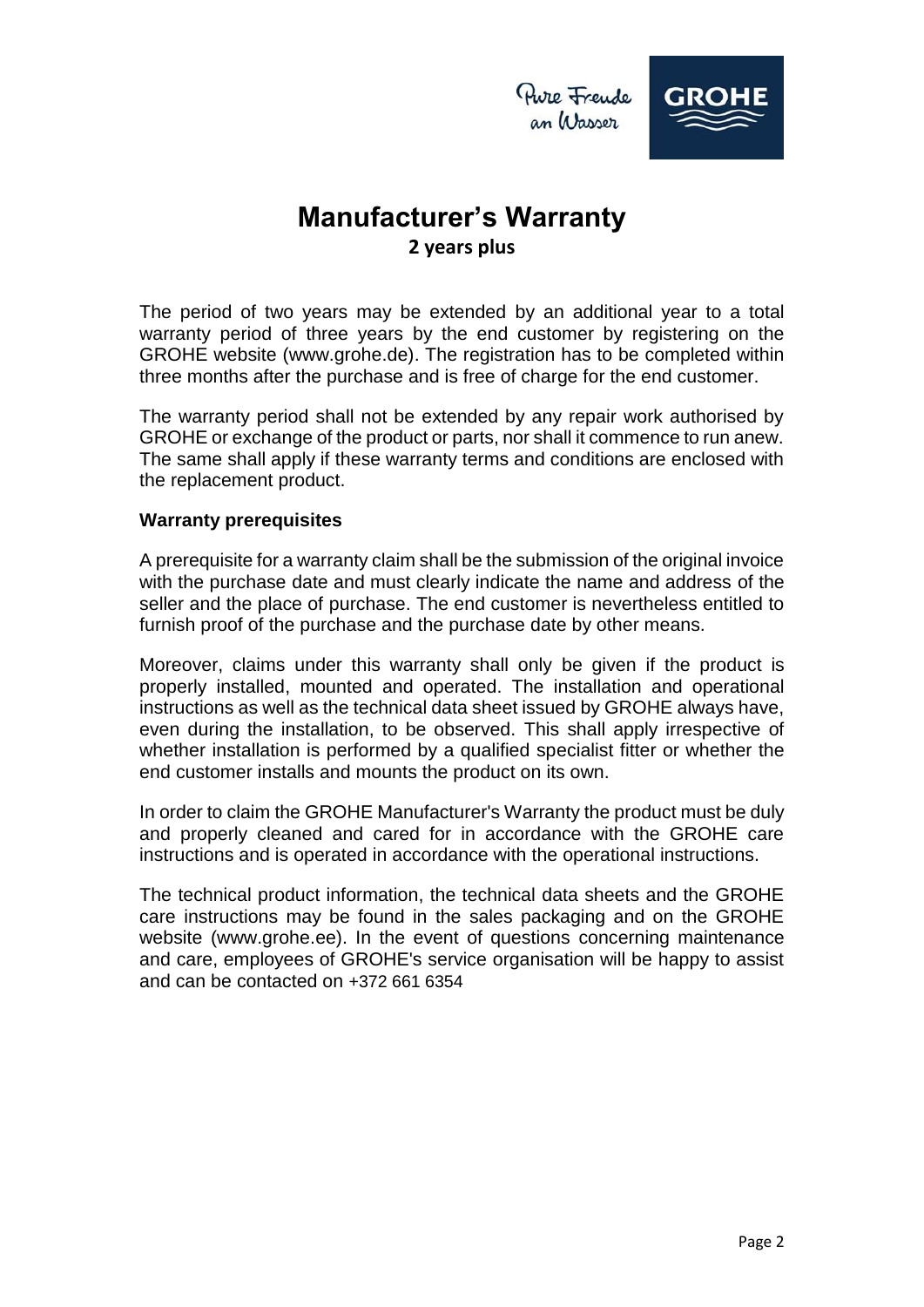

an Wasser

# **Manufacturer's Warranty 2 years plus**

The end consumer may claim warranty services only if notice of a defect arising is given prior to claiming of the warranty services unless such notice should be unreasonable in individual cases. Regularly the specialist fitter from whom the end customer has purchased the product will be the primary contact person for such notice, otherwise a customer service centre authorised by GROHE or GROHE itself. Calling the GROHE service organisation will in any case be sufficient. Notification must be given within a reasonable time after the defect has been discovered, however, in any case prior to the expiration of the warranty period.

### **Exclusion of the warranty**

Claims may in particular not be asserted under the warranty,

- $-I$  If the product was not properly installed, cared, maintained or repaired,
- If the defect is attributable to incorrect operation or incorrect handling of the product,
- If the defect occurs due to missing or incorrect maintenance,
- $-I$  If spare parts other than original GROHE spare parts are used during repairs or maintenance of the product,
- $-$  If the defect was caused by transport or installation of the product,
- $-$  If the surface has been scratched,
- $-$  If the product is a display / ex display product,
- If consumables (such as filters, filter cartridges, aerators or batteries) or material subject to wear and tear (such as seals or hoses) are affected,
- $-$  If the defect was caused by a breakage of fragile parts (such as glass or light bulbs),
- $-$  If the defect occurs due to aggressive environmental influences (such as chemicals, cleaning agents), lime scale or disruptions due to ice and/or lime,
- $-I$  If the defect is caused by specific environmental circumstances (e.g. excess or negative pressure in the line, excess voltage or under voltage on the line),
- $-I$  If the defect is attributable to willful or negligent damage to the product by the end customer or a third party.